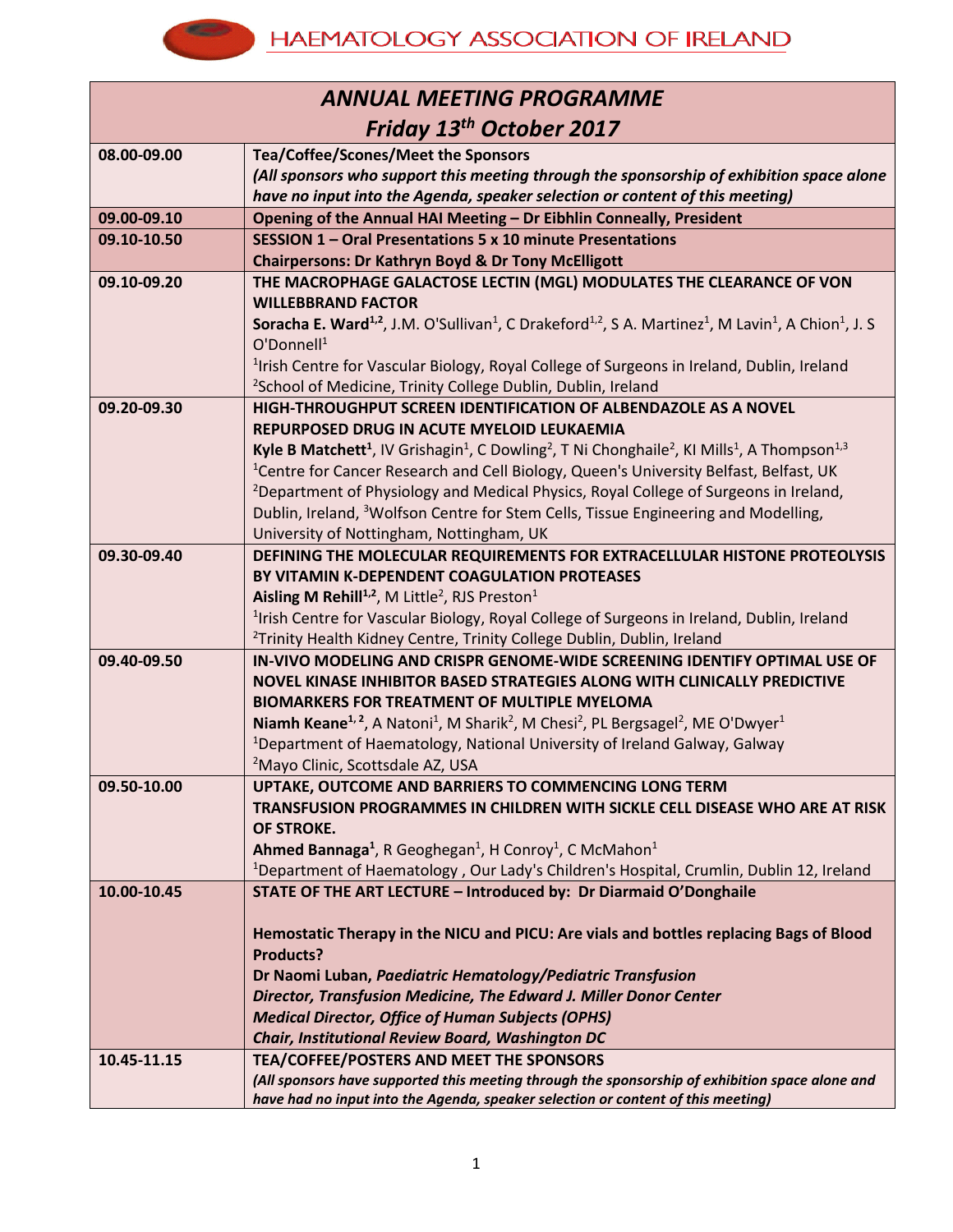| <b>ANNUAL MEETING PROGRAMME</b>                                                                                                                                                                                                                                                                                                               |  |  |
|-----------------------------------------------------------------------------------------------------------------------------------------------------------------------------------------------------------------------------------------------------------------------------------------------------------------------------------------------|--|--|
| Friday 13 <sup>th</sup> October 2017                                                                                                                                                                                                                                                                                                          |  |  |
|                                                                                                                                                                                                                                                                                                                                               |  |  |
|                                                                                                                                                                                                                                                                                                                                               |  |  |
|                                                                                                                                                                                                                                                                                                                                               |  |  |
|                                                                                                                                                                                                                                                                                                                                               |  |  |
|                                                                                                                                                                                                                                                                                                                                               |  |  |
|                                                                                                                                                                                                                                                                                                                                               |  |  |
|                                                                                                                                                                                                                                                                                                                                               |  |  |
| ALTERATED SIALYLATION IN PATIENTS WITH LOW VON WILLEBRAND FACTOR LEVELS                                                                                                                                                                                                                                                                       |  |  |
|                                                                                                                                                                                                                                                                                                                                               |  |  |
| <sup>1</sup> Department of Molecular and Cellular Therapeutics, Irish Centre for Vascular Biology,                                                                                                                                                                                                                                            |  |  |
|                                                                                                                                                                                                                                                                                                                                               |  |  |
|                                                                                                                                                                                                                                                                                                                                               |  |  |
|                                                                                                                                                                                                                                                                                                                                               |  |  |
|                                                                                                                                                                                                                                                                                                                                               |  |  |
|                                                                                                                                                                                                                                                                                                                                               |  |  |
|                                                                                                                                                                                                                                                                                                                                               |  |  |
|                                                                                                                                                                                                                                                                                                                                               |  |  |
|                                                                                                                                                                                                                                                                                                                                               |  |  |
| Saad Ahmed <sup>1</sup> , J Quinn <sup>2</sup> , M Catherwood <sup>3</sup> , P Thornton <sup>2</sup> , S Bergin <sup>2</sup> , P Kennedy <sup>2</sup> , JT Cheah <sup>1</sup> , S                                                                                                                                                             |  |  |
|                                                                                                                                                                                                                                                                                                                                               |  |  |
|                                                                                                                                                                                                                                                                                                                                               |  |  |
|                                                                                                                                                                                                                                                                                                                                               |  |  |
|                                                                                                                                                                                                                                                                                                                                               |  |  |
|                                                                                                                                                                                                                                                                                                                                               |  |  |
|                                                                                                                                                                                                                                                                                                                                               |  |  |
|                                                                                                                                                                                                                                                                                                                                               |  |  |
|                                                                                                                                                                                                                                                                                                                                               |  |  |
| THE EVALUATION OF SYSMEX XN SERIES OPTICAL RED CELL PARAMETERS IN PATIENTS                                                                                                                                                                                                                                                                    |  |  |
|                                                                                                                                                                                                                                                                                                                                               |  |  |
|                                                                                                                                                                                                                                                                                                                                               |  |  |
|                                                                                                                                                                                                                                                                                                                                               |  |  |
| <b>IDENTIFICATION OF ACCELERATED SHEDDING OF THE THROMBOMODULIN CYS537STOP</b>                                                                                                                                                                                                                                                                |  |  |
|                                                                                                                                                                                                                                                                                                                                               |  |  |
|                                                                                                                                                                                                                                                                                                                                               |  |  |
|                                                                                                                                                                                                                                                                                                                                               |  |  |
|                                                                                                                                                                                                                                                                                                                                               |  |  |
|                                                                                                                                                                                                                                                                                                                                               |  |  |
|                                                                                                                                                                                                                                                                                                                                               |  |  |
|                                                                                                                                                                                                                                                                                                                                               |  |  |
|                                                                                                                                                                                                                                                                                                                                               |  |  |
|                                                                                                                                                                                                                                                                                                                                               |  |  |
|                                                                                                                                                                                                                                                                                                                                               |  |  |
|                                                                                                                                                                                                                                                                                                                                               |  |  |
| Dana-Farber Cancer Institute and Brigham and Womens Hospital, Boston, Massachusetts                                                                                                                                                                                                                                                           |  |  |
| UNMUTATED IGHV AND DOUBLE NEGATIVE CD38/CD49D EXPRESSION CAN PREDICT<br><b>Clive Drakeford</b> <sup>1,2</sup> , S Aguila <sup>2</sup> , A Chan <sup>2</sup> , J O'Sullivan <sup>2</sup> , S Ward <sup>1,2</sup> , M Lavin <sup>1,2</sup> , J O'Donnell <sup>1,2</sup><br>WITH RAISED MEAN CELLULAR HAEMOGLOBIN CONCENTRATIONS ABOVE 36.5G/DL. |  |  |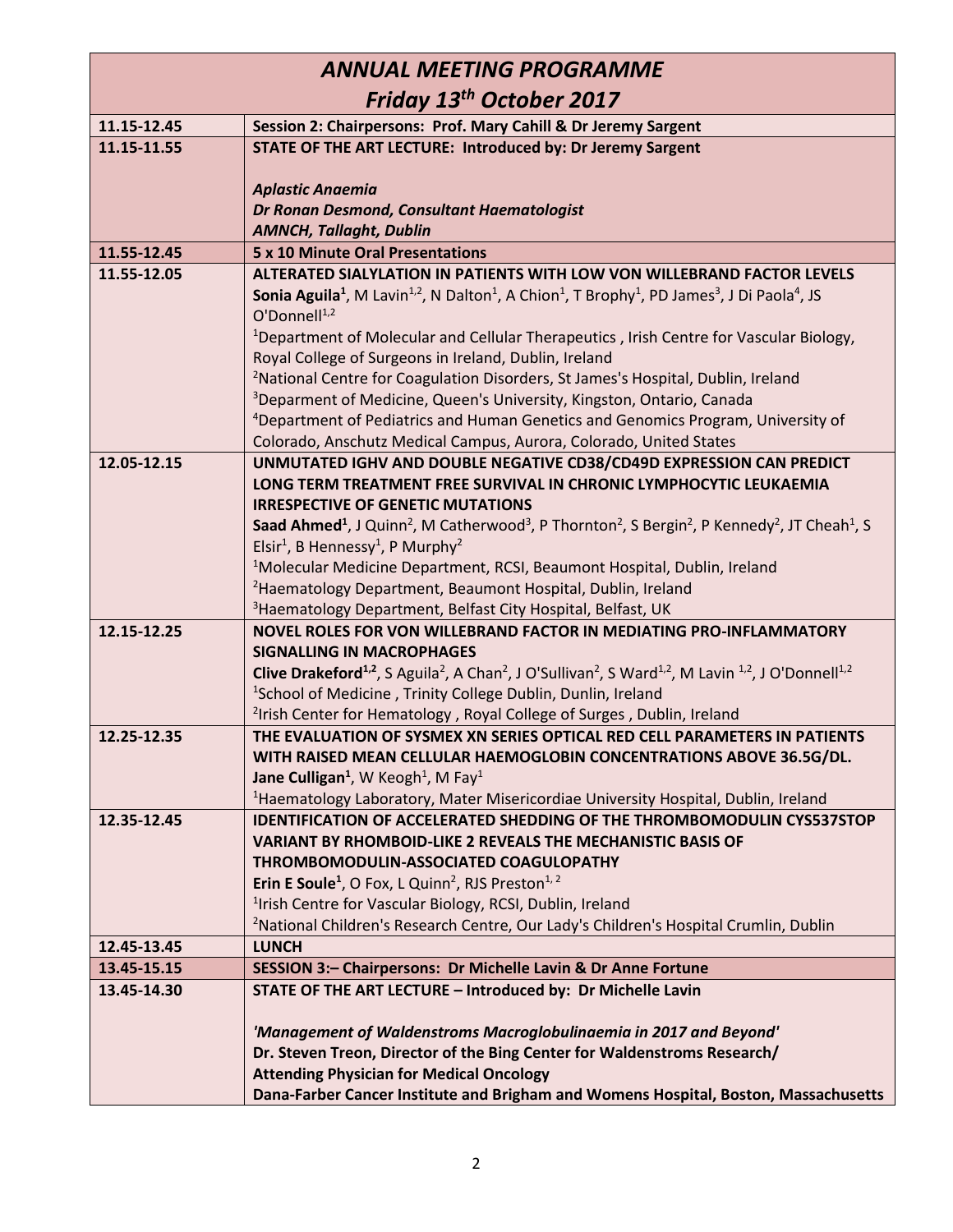#### **HAEMATOLOGY ASSOCIATION OF IRELAND**

**Kanp** 

| <b>ANNUAL MEETING PROGRAMME</b> |                                                                                                                                                                                        |  |
|---------------------------------|----------------------------------------------------------------------------------------------------------------------------------------------------------------------------------------|--|
| Friday 13th October 2017        |                                                                                                                                                                                        |  |
| 14.30-15.15                     | STATE OF THE ART LECTURE - Introduced by Dr Eibhlin Conneally                                                                                                                          |  |
|                                 | <b>Clinical Presentation, Pathogenesis and Treatment of Hemophagocytic</b>                                                                                                             |  |
|                                 | <b>Lymphohistiocytosis in Adult Patients</b>                                                                                                                                           |  |
|                                 | <b>Professor Paul La Rosée</b>                                                                                                                                                         |  |
|                                 | Director, HLHia-CENTER JENA                                                                                                                                                            |  |
|                                 | University Hospital Jena, Dept. Haematology and Medical Oncology                                                                                                                       |  |
| 15.15-15.45                     | <b>TEA/COFFEE/POSTERS AND MEET THE SPONSORS</b>                                                                                                                                        |  |
|                                 | (All sponsors who support this meeting through the sponsorship of exhibition space alone                                                                                               |  |
|                                 | have no input into the Agenda, speaker selection or content of this meeting)                                                                                                           |  |
| 15.45-17.15                     | PRESIDENT'S SYMPOSIUM - Chairpersons: Dr Eibhlin Conneally & Dr Fionnuala Ní Áinle                                                                                                     |  |
| 15.45-16.00                     | UNCOUPLING ACTIVATED PROTEIN C FUNCTIONS BY INHIBITION OF POST-                                                                                                                        |  |
|                                 | <b>TRANSLATIONAL BETA-HYDROXYLATION</b>                                                                                                                                                |  |
|                                 | Orla Willis Fox <sup>1</sup> , EM Gleeson <sup>2</sup> , RJS Preston <sup>1,2</sup>                                                                                                    |  |
|                                 | <sup>1</sup> Irish Centre for Vascular Biology, Royal College of Surgeons in Ireland, Dublin 2, Ireland                                                                                |  |
|                                 | <sup>2</sup> National Children's Research Centre, Our Lady's Children's Hospital Crumlin, Dublin 12,                                                                                   |  |
| 16.00-16.15                     | Ireland                                                                                                                                                                                |  |
|                                 | MYC TRANSLOCATIONS IDENTIFIED BY SEQUENCING PANEL IN SMOLDERING MULTIPLE<br>MYELOMA STRONGLY PREDICT FOR RAPID PROGRESSION TO MULTIPLE MYELOMA                                         |  |
|                                 | Niamh Keane <sup>1,2</sup> , C Stein <sup>1</sup> , D Angelov <sup>1</sup> , S Tian <sup>3</sup> , D Viswanatha <sup>4</sup> , SK Kumar <sup>4</sup> , A Dispenzieri <sup>4</sup> , RA |  |
|                                 | Kyle <sup>4</sup> , R Fonseca <sup>1</sup> , AK Stewart <sup>1</sup> , E Braggio <sup>1</sup> , Y Asmann <sup>3</sup> , ME O'Dwyer <sup>2</sup> , SV Rajkumar <sup>4</sup> , PL        |  |
|                                 | Bergsagel <sup>1</sup>                                                                                                                                                                 |  |
|                                 | <sup>1</sup> Division of Hematology and Oncology, Mayo Clinic, Scottsdale AZ, USA                                                                                                      |  |
|                                 | <sup>2</sup> Department of Haematology, National University of Ireland Galway, Galway,                                                                                                 |  |
|                                 | <sup>3</sup> , Mayo Clinic, Jacksonville FL, USA                                                                                                                                       |  |
|                                 | <sup>4</sup> Division of Hematology, Mayo Clinic, Rochester MN, USA                                                                                                                    |  |
| 16.15-16.30                     | THE ROLE OF DNA REPAIR MECHANISMS IN ACUTE MYELOID LEUKAEMIA                                                                                                                           |  |
|                                 | Clare C Crean <sup>1</sup> , KM Mills <sup>1</sup> , KS Savage <sup>1</sup>                                                                                                            |  |
|                                 | <sup>1</sup> Centre for Cancer Research and Cell Biology, Queen's University Belfast, Belfast, U.K.                                                                                    |  |
| 16.30-16.45                     | <b>IMMUNE MEDIATED THROMBOCYTOPAENIA IN CHILDREN: WHAT HAPPENS AFTER THE</b>                                                                                                           |  |
|                                 | REFERRAL? A 7 YEAR RETROSPECTIVE REVIEW IN A TERTIARY PAEDIATRIC                                                                                                                       |  |
|                                 | <b>HAEMATOLOGY CENTRE</b>                                                                                                                                                              |  |
|                                 | Rincy Koshy, B Nolan                                                                                                                                                                   |  |
| 16.45-17.00                     | <sup>1</sup> Paediatric Haematology Department, Our Lady's Children's Hospital, Crumlin, Dublin<br>AN ANALYSIS OF RED BLOOD CELL TRANSFUSIONS PRACTICE IN A LARGE TERTIARY             |  |
|                                 | <b>HOSPITAL</b>                                                                                                                                                                        |  |
|                                 | Sarah Darcy <sup>1</sup> , N Orfali <sup>1</sup> , D Gough <sup>1</sup> , E Groarke <sup>1,2</sup> , AM McCann <sup>1</sup> , D O'Donghaile <sup>1,2</sup>                             |  |
|                                 | <sup>1</sup> Dept. of Transfusion Medicine, St. James's Hospital, Dublin,                                                                                                              |  |
|                                 | <sup>2</sup> National Blood Centre, Irish Blood Transfusion Service, Dublin                                                                                                            |  |
| 17.00-17.15                     | ANALYSIS OF REQUESTING PATTERNS OF HAEMATINICS IN GENERAL PRACTICE                                                                                                                     |  |
|                                 | Noirin O'Herlihy, SLC Cadogan, MRC Cahill <sup>1</sup>                                                                                                                                 |  |
|                                 | <sup>1</sup> Department of Haematology, Cork University Hospital, Cork, Ireland                                                                                                        |  |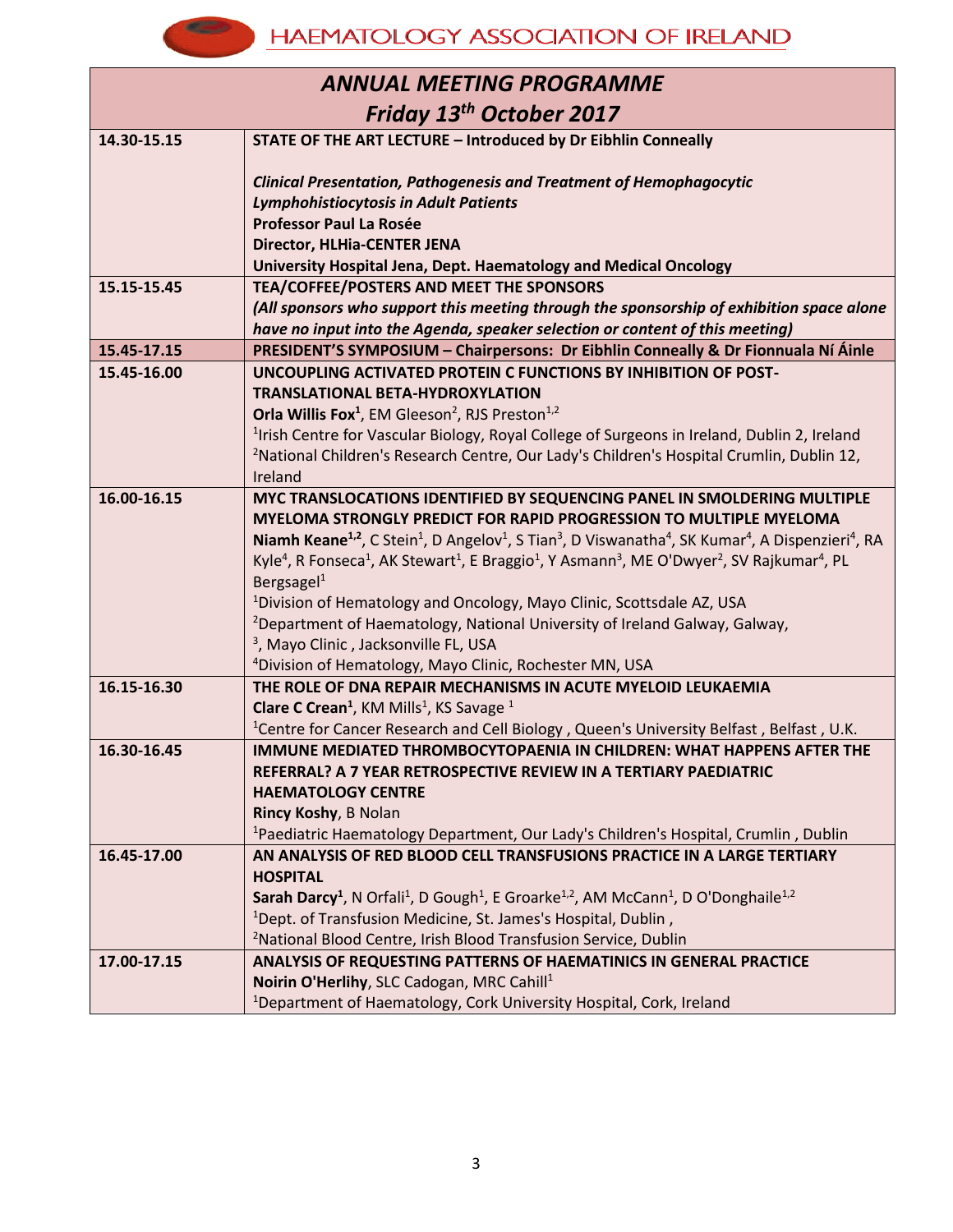| <b>ANNUAL MEETING PROGRAMME</b>      |                                                     |  |
|--------------------------------------|-----------------------------------------------------|--|
| Friday 13 <sup>th</sup> October 2017 |                                                     |  |
| 17.15-18.15                          | LIAM O'CONNELL LECTURE -                            |  |
|                                      | <b>Introduced by: Dr Ronan Desmond</b>              |  |
|                                      |                                                     |  |
|                                      | <b>Gene Therapy Trials</b>                          |  |
|                                      | Dr Cynthia Dunbar, Senior Investigator              |  |
|                                      | Molecular Hematopoiesis Section, NIH, Bethesda, USA |  |
| 18.15-18.25                          | <b>AGM - ALL WELCOME!</b>                           |  |
| 18.30-19.45                          | OFFICIAL POSTER VIEWING AND ADJUDICATION            |  |

# *FRIDAY 13 th OCTOBER, 2017*

## **Time: 15.30**

### **Laboratory Science Session**

**Guest Lecture: Prof. Mary Cahill**

## **Time: 18.30-19.45**

### **Poster Board Presentations**

**(Poster Board Presentation Walkabout and Adjudication)**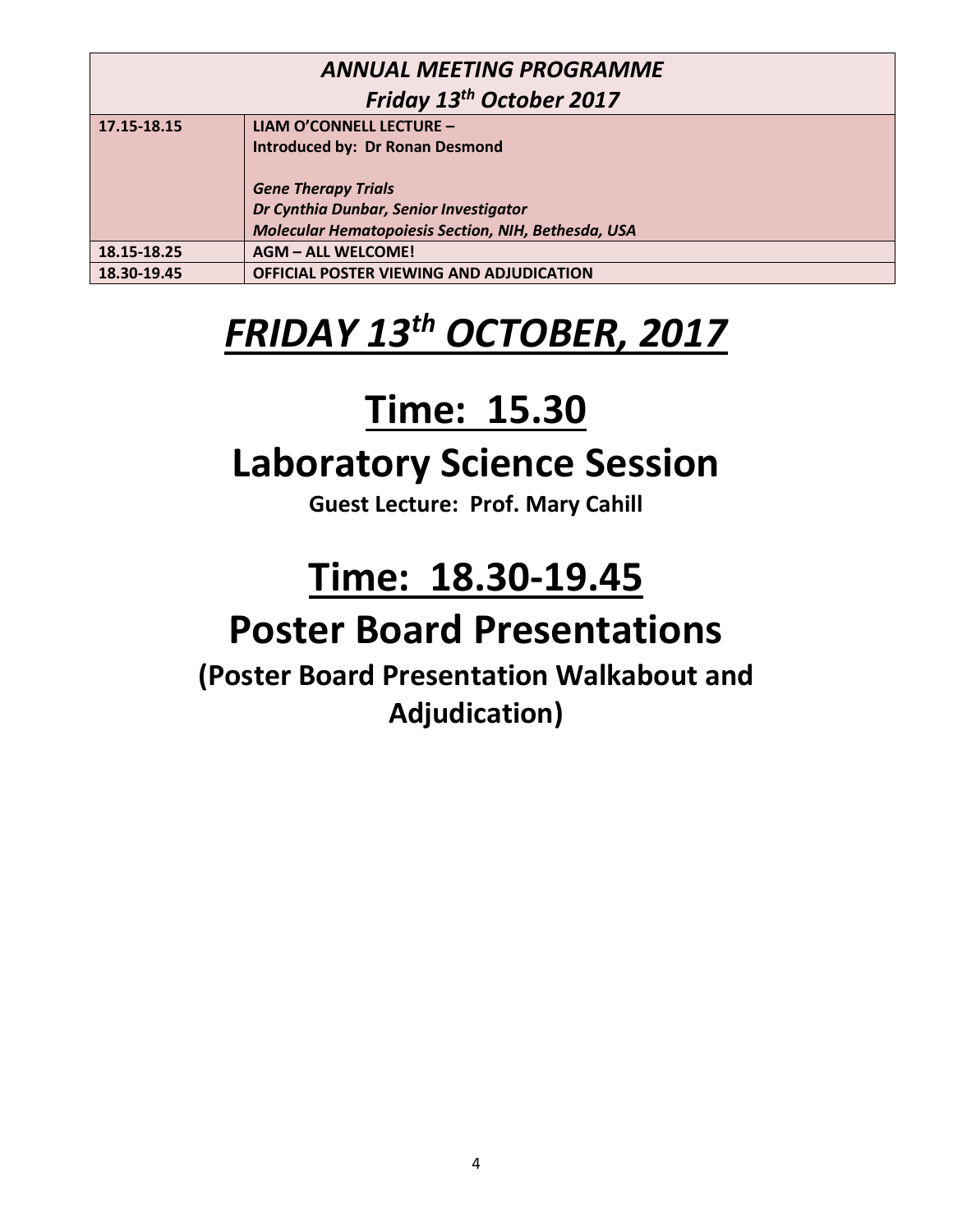